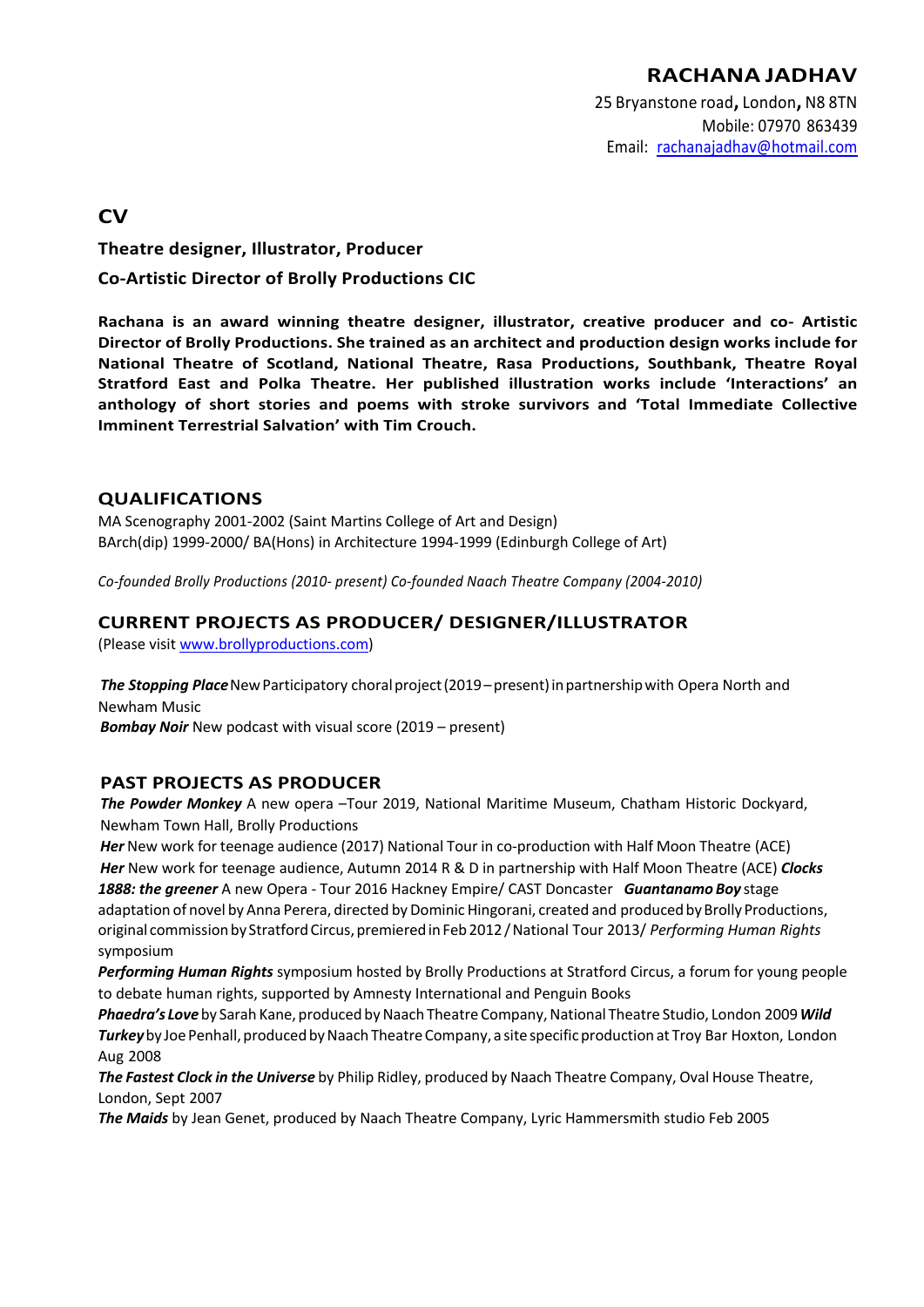### **THEATRE DESIGNER**

*Hamlet,* play for young people, New International Encounters (NIE), Schools Tour 2021 *Tales from the Edge of Town 2020,* The Marco Polo Recovery Project, NIE 2020 *Storm,* play by Juliet Knight, Directed by Sam Hardie, The Network Theatre, The Vaults festival 2020 **Total Immediate Collective Imminent Terrestrial Salvation** Tim Crouch, new play in partnership with National Theatre Scotland and Royal Court New, Edinburgh International Festival/Royal Court 2019 (Illustration and Design) *The Powder Monkey* A new opera, Brolly Productions Tour 2019, Premiered National Maritime Museum *Random Selfies* Oval House Theatre play for young audiences, National Tour 2018/ 2019 *The Bureau of Everything -* Site-specific Installation at Maudsley Hospital, NIE 2018  *Her*a newwork for diverse teenage audiences, Brolly Productions'On the Edge'festival 2016/National Tour 2017  *Clocks 1888: the greener* Opera - Tour 2016 Hackney Empire/ CAST Doncaster *Alchemy on Tour* **2015**, curated and designed festival CAST Doncaster 2015 *A Labour of Love* Theatre Royal Bury St Edmunds, July 2015 *Performance and Installation* National Theatre and Crisis UK 2014 *Graphic Stories* Installation for the Opening of CAST Theatre Doncaster 2014 *If Only Shah Rukh Khan* Rasa Productions, National Tour 2013 *Menage a Trois* Claire Cunningham, National Theatre of Scotland National Tour 2011/ 2012 *Looking for Kool* Rasa Productions, Royal Festival Hall Apr 2012 *Guantanamo Boy* Brolly Productions, Stratford Circus Feb 2012 **The Snow Queen** Lincoln University Dec 2011 *The Ugly Duckling* Polka Theatre Oct 2011 *The Jungle Book* Oxfordshire Theatre Company (OTC) Oct-Dec 2011, Dubai Oct 2011 *Phaedra's Love* Naach Theatre Company, National Theatre Studio *Brood* by Tanika Gupta, Theatre Royal Stratford East, Soho Theatre July 2010 *Handful of Henna* Rasa Productions/ Sheffield Theatres/OTC, National/Rural/schools Tours 2006-2010 *Goldilocks and the three bears* Polka Theatre Oct 2009 *Why I don't hate white people* by Lemn Sissay, National tour 2009 *Hansel and Gretel* by Mike Kenny, OTC, Rural Touring Nov 2008-Jan 2009 *Ghosts in the Gallery* Polka Theatre Sept 2008 *Babul and the Blue Bear* 20 Stories High National Tour Sept 2008 *Wild Turkey* by Joe Penhall, Naach Theatre Company, Site specific Troy Bar Hoxton, London Aug 2008 *Curry Tales* Rasa Productions, International: Africa 2008, Malaysia 2007; National 2004/2005 *Slow Time* by Roy Williams, 20 Stories High, Studio and schools tour Liverpool and Manchester, Oct 2007 *The Fastest Clock in the Universe* by Philip Ridley, Naach Theatre Company Sept 2007 *That Pesky Rat* by Lauren Childs, Soho Theatre Dec/Jan 2006/7 *Too Close to Home* Rasa Productions directed by Iqbal Khan, NationalTour Nov 2006 *The Hot Zone* Conspirator's Kitchen, Regional tour 2005/2006 *The Magic Lamp* Indefinite Articles, National tour Nov-Dec 2005/ 2006 *In the Box* Installation, The Unicorn Theatre Nov 2005 *The Trouble with Asian Men* Tamasha Theatre Company Nov 2005 *Shabnam* Naach Theatre Company Lyric Hammersmith Sept 2005 *Mortal Ladies Possessed* Linda Marlowe Productions, National tour 2005/ International Tour 2005 *TheMaids*byJeanGenet,NaachTheatreCompany LyricHammersmith,MacBirminghamFeb2005 *Trashed* by Noel Greig, Theatre Centre, National Tour Autumn 2004/ Autumn 2005 *Abena's Stupidest Mistake* Talawa Dec 2004 *The Bottle* Conspirator's Kitchen Autumn 2004 *The Greatest Drummer in the World* Ensemble National tour Feb-Apr 2004 *Slam Dunk* Nitro Theatre Company, National tour Feb- May 2004 *Turning the Page* Installation as part of *9Birds and a dog* exhibition, The Hanbury gallery, London Dec 2003 *Dancing Within Walls* Rasa Production Nov- Dec 2003

*Miss Julie* by August Strindberg, Naach Theatre Company, June/Oct 2003